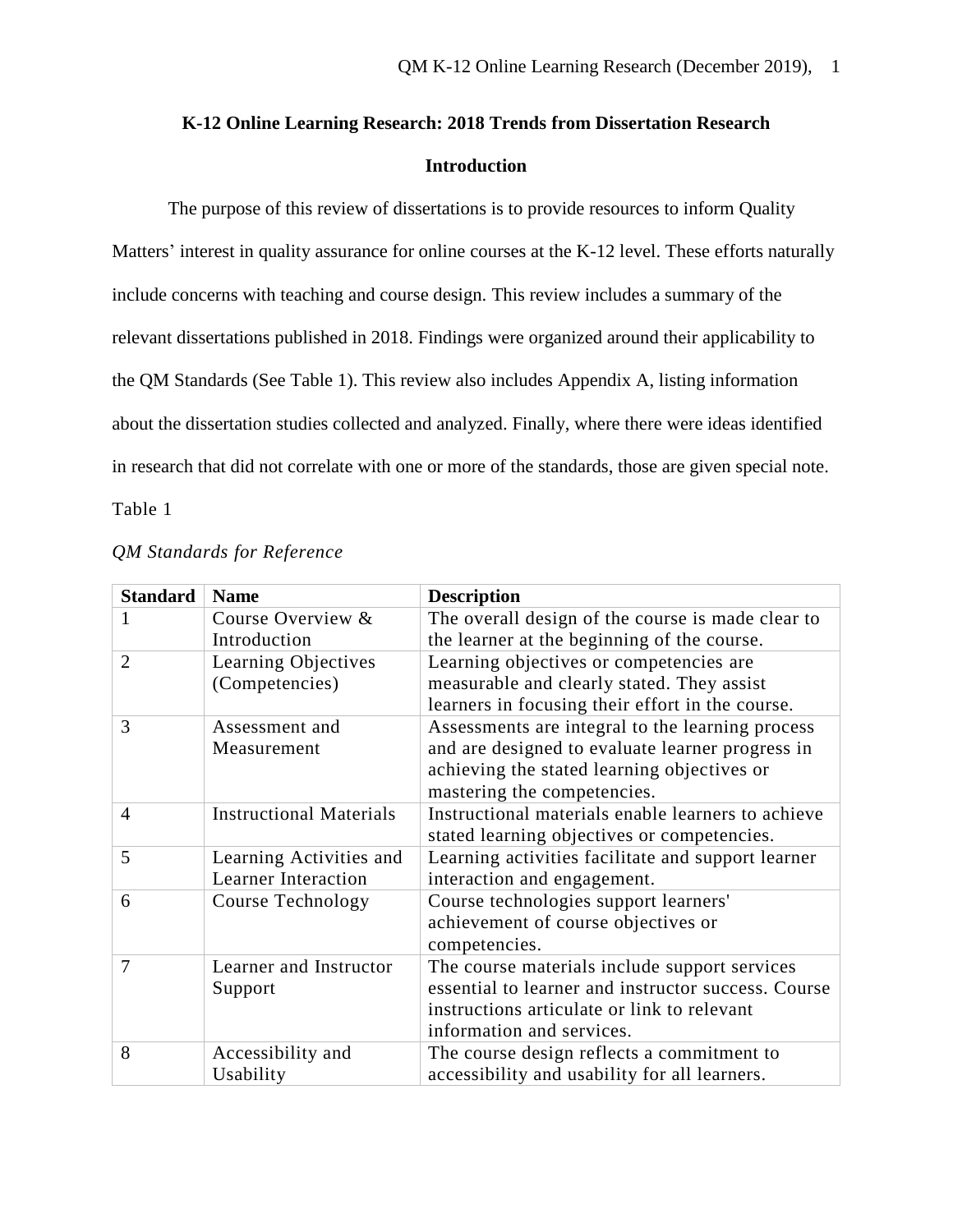## **Methodology**

Primary review activities were conducted June 16, 2019, through December 18, 2019, by Mary Rice, under the direction of the QM staff Manager of Research and Development Barbra Burch and Director of Research Kay Shattuck.

## **Searching Databases**

Searches of several databases were conducted with the advanced search function, toggling search fields ranging from "subject headings" to "keywords" to "all text." Some databases were searched using Boolean Operators (AND, OR, NOT), though often these functions were employed automatically by the advanced search function within the database. Databases searched include ProQuest Dissertations and Theses, EBSCO, and ERIC.

#### **Defining Terms**

Strategies for conducting the review included searching databases for articles about online learning across a broad range of contexts. A list of keywords associated with online learning and special education formed the initial search terms. These terms are similar to those used by Rice and Dykman (2018) in their review of literature for the *Handbook of Research on K-12 Online and Blended Learning*. Where available database thesauri and indices were employed for further refinement of terminology and to generate synonyms. Search terms appear in Table 2.

#### Table 2

## *Initial Search Terms*

| Online          | <b>Higher</b>       | $K-12$         | <b>Environment</b> | Anticipated    |
|-----------------|---------------------|----------------|--------------------|----------------|
| <b>Learning</b> | <b>Education</b>    |                |                    | <b>Topics</b>  |
| Virtual         | College,            | $K-12$         | Fully online,      | Accessibility, |
| $school(s)$ ,   | institution, higher | elementary,    | supplemental,      | attrition,     |
| virtual         | education, post-    | secondary,     | credit recovery,   | persistence,   |
| classrooms,     | secondary,          | public school, | blended learning   | achievement,   |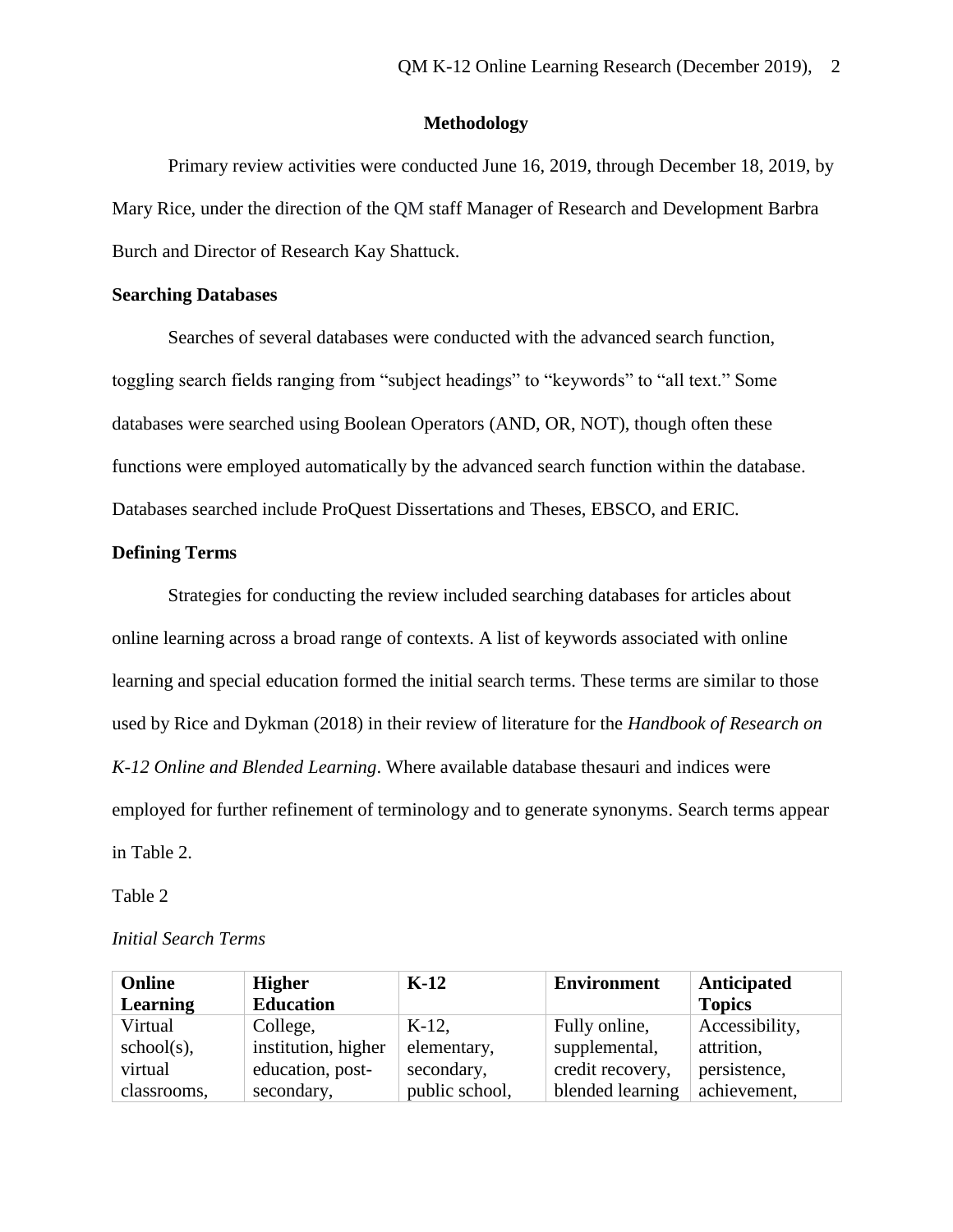| cyber         | technical, tertiary, | charter school,   | (environment), | teacher             |
|---------------|----------------------|-------------------|----------------|---------------------|
| $school(s)$ , | university,          | private school,   | hybrid, modern | preparation,        |
| distance      | vocational           | homeschool,       | learning       | teacher training,   |
| education,    |                      | grade school,     | environment(s) | accommodation,      |
| online        |                      | high school,      |                | modification,       |
| learning,     |                      | adolescent, child |                | media, legalities,  |
| online        |                      |                   |                | policies, literacy, |
| instruction,  |                      |                   |                | satisfaction,       |
| cyber school, |                      |                   |                | engagement,         |
| e-learning,   |                      |                   |                | technology,         |
| Internet      |                      |                   |                | parents,            |
| coursework,   |                      |                   |                | perceptions,        |
| web-based     |                      |                   |                | experiences,        |
| instruction   |                      |                   |                | roles,              |
|               |                      |                   |                | professional        |
|               |                      |                   |                | development         |

## **Additional Search Constraints and Exclusion Criteria**

Additional constraints were applied to returned search results. Dissertations that were not already in the QM Research Library database

[\(https://www.qmprogram.org/qmresources/research/\)](https://www.qmprogram.org/qmresources/research/) were added. These constraints included a restriction by year (2018-Present). Dissertations that focused on digital learning but were not necessarily part of an online learning program were excluded. Dissertations were chosen as a focal text because of their tendency to explain with specific detail the methodology and theoretical assumptions of the studies. Such characteristics illustrated how a study supported the standards or augmented them. Also, articles published in 2018 are profiled in a different report. However, the conclusion of this report includes recommendations supported by *both* articles and dissertations with relevant citations.

It was considered that dissertations might be discovered that were not empirical (i.e., not driven by a research question, methods/strategies, and findings). However, that was not the case. There is very little theorization of online learning at the K-12 level occurring in dissertations,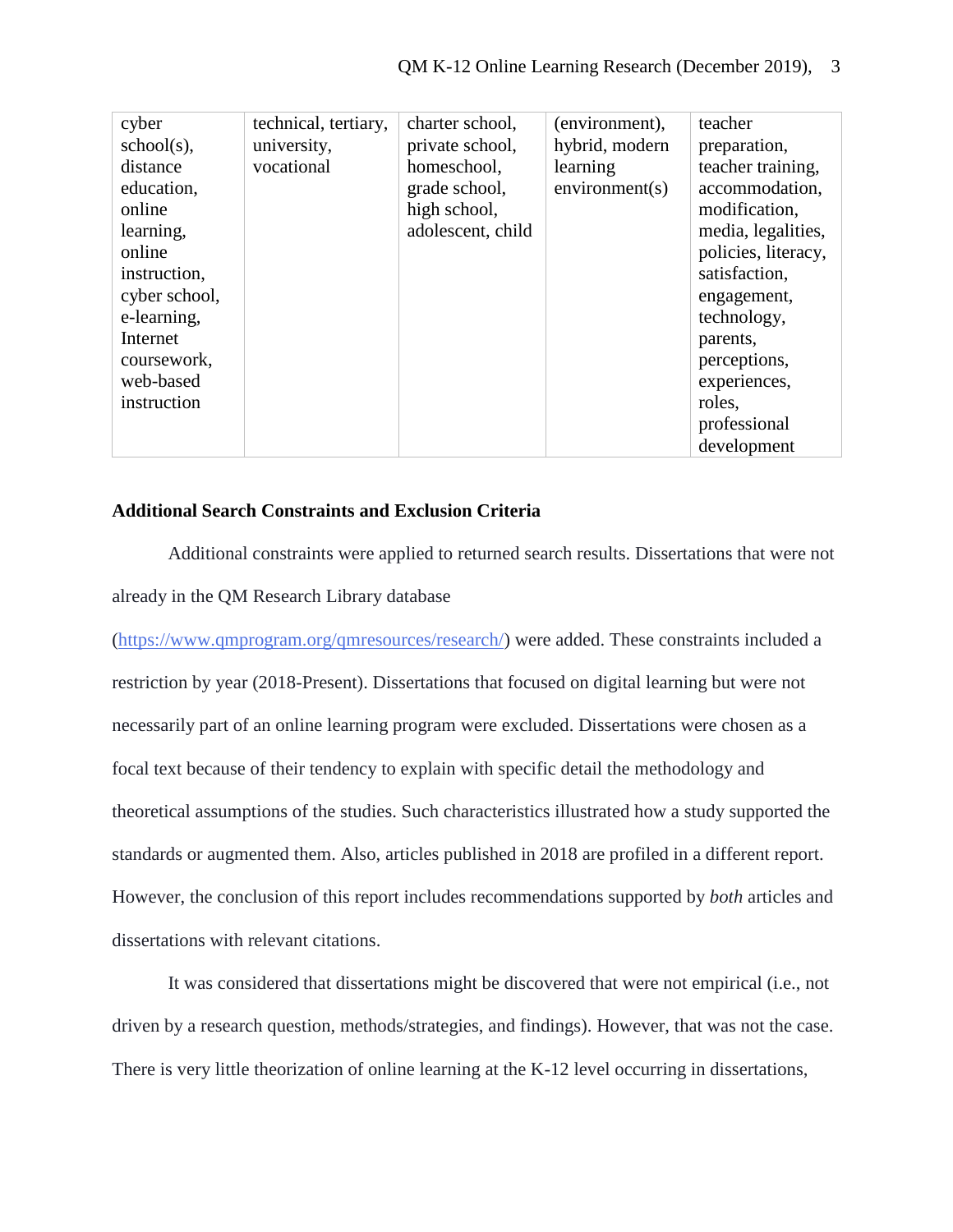although it has been documented that theorization of K-12 online learning is very common in published journal articles. Some dissertations were higher in quality than others, meaning that some had thicker reviews of literature, displayed an easier-to-read writing style, and/or displayed findings with data support in more succinct ways. Inclusion in this review does mean that dissertations met minimal standards for these types of quality only, rather than stringent ones.

#### **Findings**

Dissertations were grouped into themes based on study topics, research populations, and empirical aim. Appendix A contains a list of all the studies with authors, findings, grade level, course type, and population studied. Descriptions of major themes appear below. A few of the articles represented more than one theme.

#### **Engagement and Self-Regulation**

Ten of the 22 dissertations have components related to engagement and self-regulation. These topics align with many of the QM Standards indirectly but, perhaps, most directly to Standards 4, 5, 6, and 7. The unanimous or unchallenged findings from these dissertations were that students were more engaged when they were provided activities and when they had access to support services. These findings suggest that course activities be considered separately from interaction (or merely delineated within the same standard in a more structured way). This is because engagement with people and engagement with activities is revealed differently in research (Douds, 2018; Keaton, 2018; Lewis, 2018). Some activities require learners to interact with peers or teachers while others do not, and these are not of equal value to student learning.

The most interesting set of findings came from Zhang (2018) who tested the Community of Inquiry (COI) components established for higher education against K-12 learners' reports of presence and learning outcomes in K-12 settings. Zhang's findings are summarized in Table 4.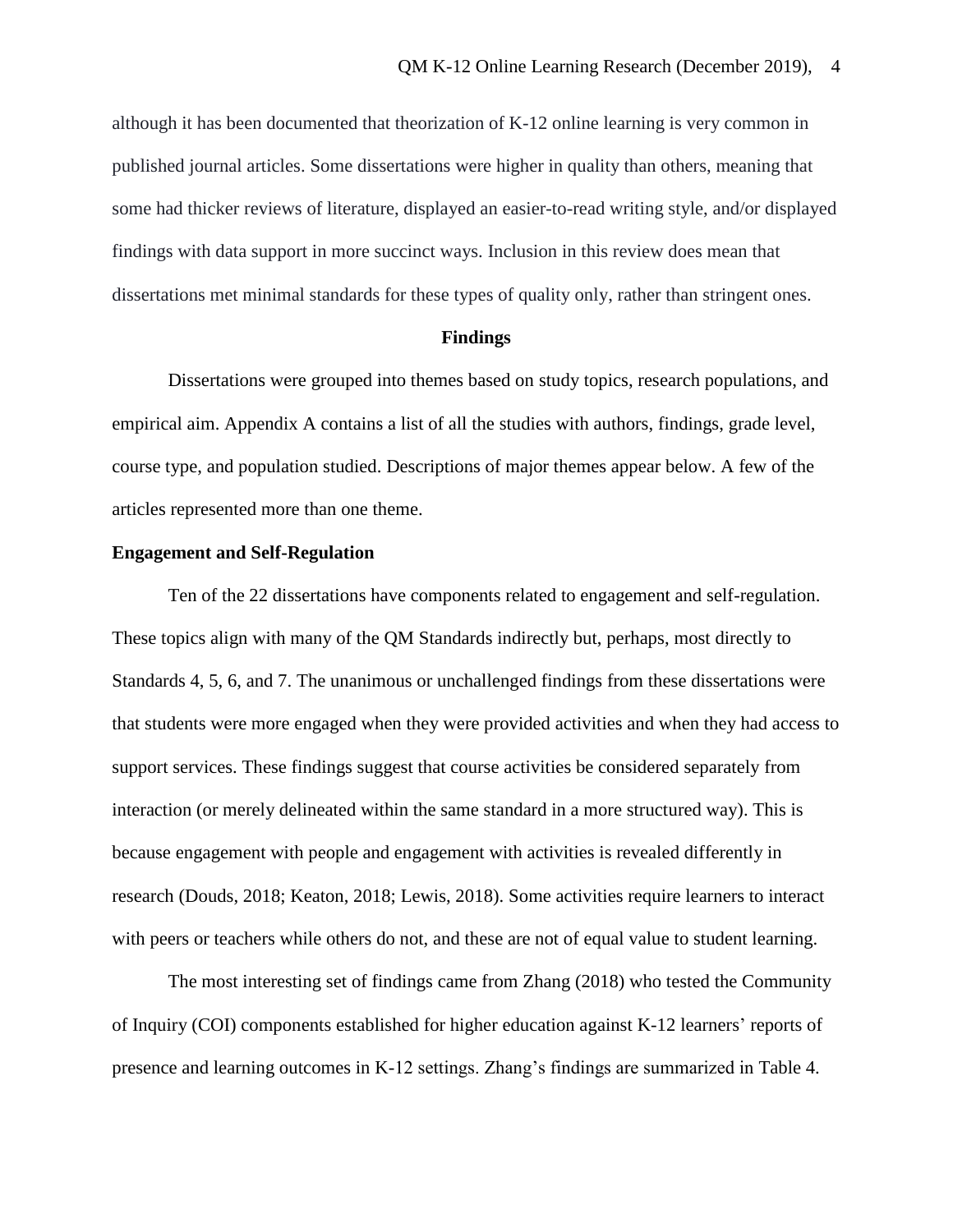These findings are noteworthy because they suggest a number of adjustments to the standards.

First, they suggest that *learner support from people* should be a separate idea from *learner* 

*support about technology*. Second, the instructor support should not be restricted to support

about technology but, instead, focus on what helps the teacher support self-regulatory behaviors,

prolonged engagement, and communication with stakeholders such as parents.

Table 4

| Zhang's (2018) Findings Summary |  |  |
|---------------------------------|--|--|
|                                 |  |  |

| Hypothesis                                                 | Result                 |
|------------------------------------------------------------|------------------------|
| H1: Teaching presence positively predicts students'        | Supported              |
| online SRL strategies.                                     |                        |
| H2: Teaching presence positively predicts students' self-  | Not Supported          |
| efficacy.                                                  |                        |
| H3: Teaching presence positively predicts cognitive        | Supported              |
| presence.                                                  |                        |
| H4: Teaching presence positively predicts learning         | Not Supported          |
| outcome.                                                   |                        |
| H5: Social presence positively predicts students' self-    | Supported              |
| efficacy.                                                  |                        |
| H6: Social presence positively predicts cognitive          | Supported              |
| presence.                                                  |                        |
| H7: Social presence positively predicts learning outcome.  | Supported <sup>1</sup> |
| H8: Cognitive presence positively predicts learning        | Supported              |
| outcome.                                                   |                        |
| H9: Self-efficacy positively predicts online SRL           | Supported              |
| strategies.                                                |                        |
| H10: Self-efficacy positively predicts cognitive presence. | Supported              |
| H11: Online SRL strategies positively predict cognitive    | Supported              |
| presence.                                                  |                        |
| H12: Mentor presence positively predicts self-efficacy.    | Not Supported          |
| H13: Mentor presence positively predicts online SRL.       | Supported              |
| H14: Mentor presence positively predicts cognitive         | Not Supported          |
| presence.                                                  |                        |
| H15: Mentor presence positively predicts learning          | Not Supported          |
| outcome.                                                   |                        |
| H16: Students who use school as their primary online       | Partially Supported    |
| learning locations demonstrate higher level of social      |                        |
| presence, mentor presence, cognitive presence, self-       |                        |
| efficacy, online SRL strategies, and learning outcomes,    |                        |
| compared with those who choose to spend their majority     |                        |
| time of online learning at home                            |                        |

Specifically, Zhang's work revealed that online learning mentors' presence did predict student

self-regulation but *did not* support cognitive presence or self-efficacy. Similarly, teaching

presence predicted cognitive presence but *not* student learning outcomes or self-efficacy.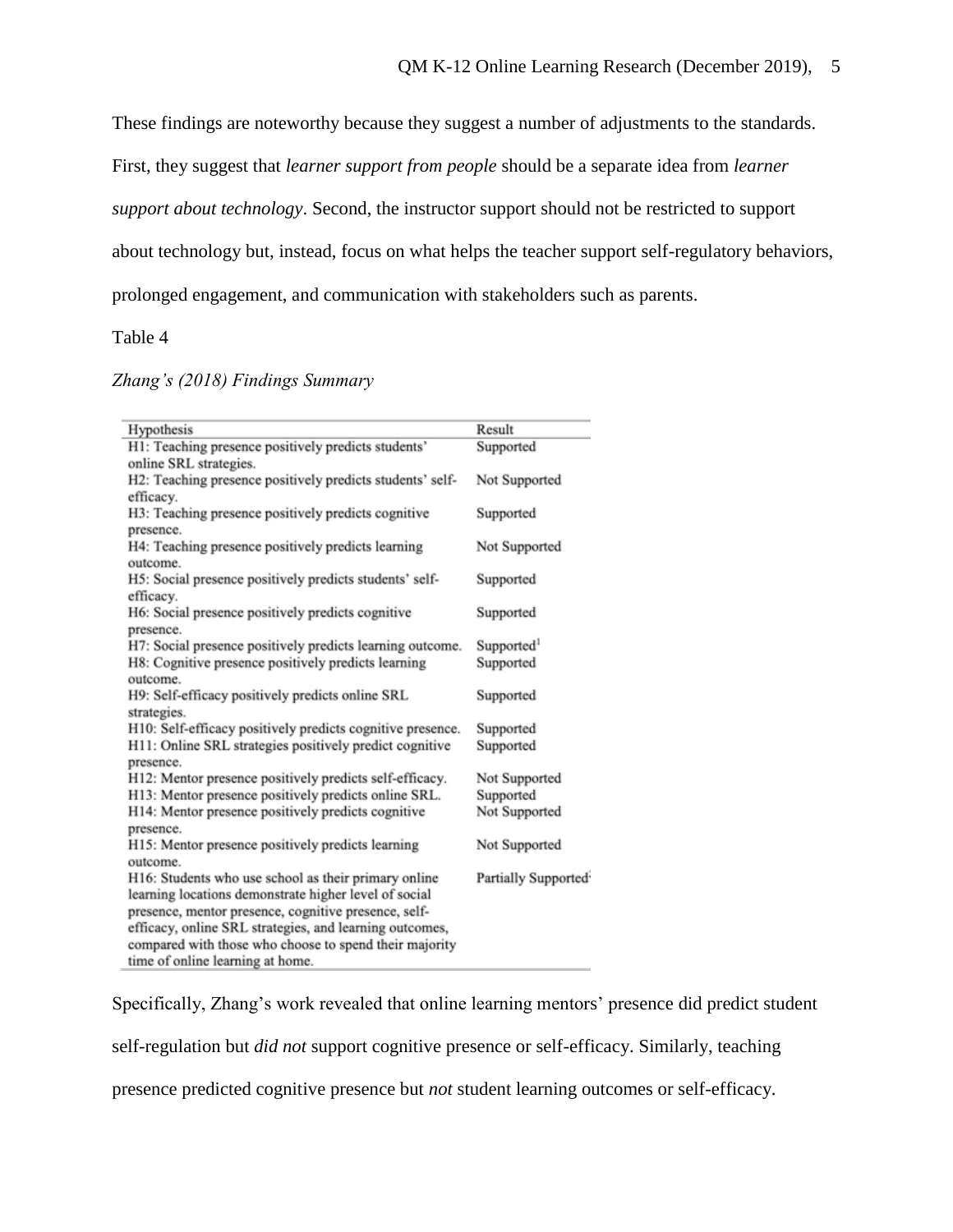However, self-efficacy predicted self-regulating behaviors in learners. Finally, learning at the school site instead of home predicted the use of self-regulation strategies in some cases, particularly for students who were new to taking online courses. This is important because although students may not often cite peer interaction or working at the school as being a favorite aspect of online learning, it is actually very important to their learning outcomes. This might be difficult for course vendors to negotiate because more interaction with peers does not necessarily translate to increased satisfaction with the course. Such complexities might be considered in revising standards or accompanying materials.

#### **Learner Outcomes**

Learner outcomes are an outgrowth of Standard 3: Assessment and Measurement. However, learning outcomes are predicated on successfully implementing all of the standards. Learner outcomes were the most well-represented topic, with 13 of 22 dissertations focusing on it. In Zhang's (2018) study, variables that predicted learning outcomes were social presence (the ability to know and be known in the community of learners) and cognitive presence, which is often a reflection of what learners already know (their previously acquired background knowledge that helps them orient toward a new task).

Other studies were conducted by Henderson (2018), who looked specifically at parentteacher relationships as being valuable to learning outcomes and found they were predictive. Keaton (2018) studied students in STEM courses and found self-efficacy and self-regulation were important to learning outcomes. Specifically, this study also mentioned research opportunities as a strategy for boosting learning outcomes. Metro-Craig (2018) highlighted the importance of feedback (which might be considered an element of teaching presence) and found credit recovery-seeking algebra students perceived it to be important to their success, although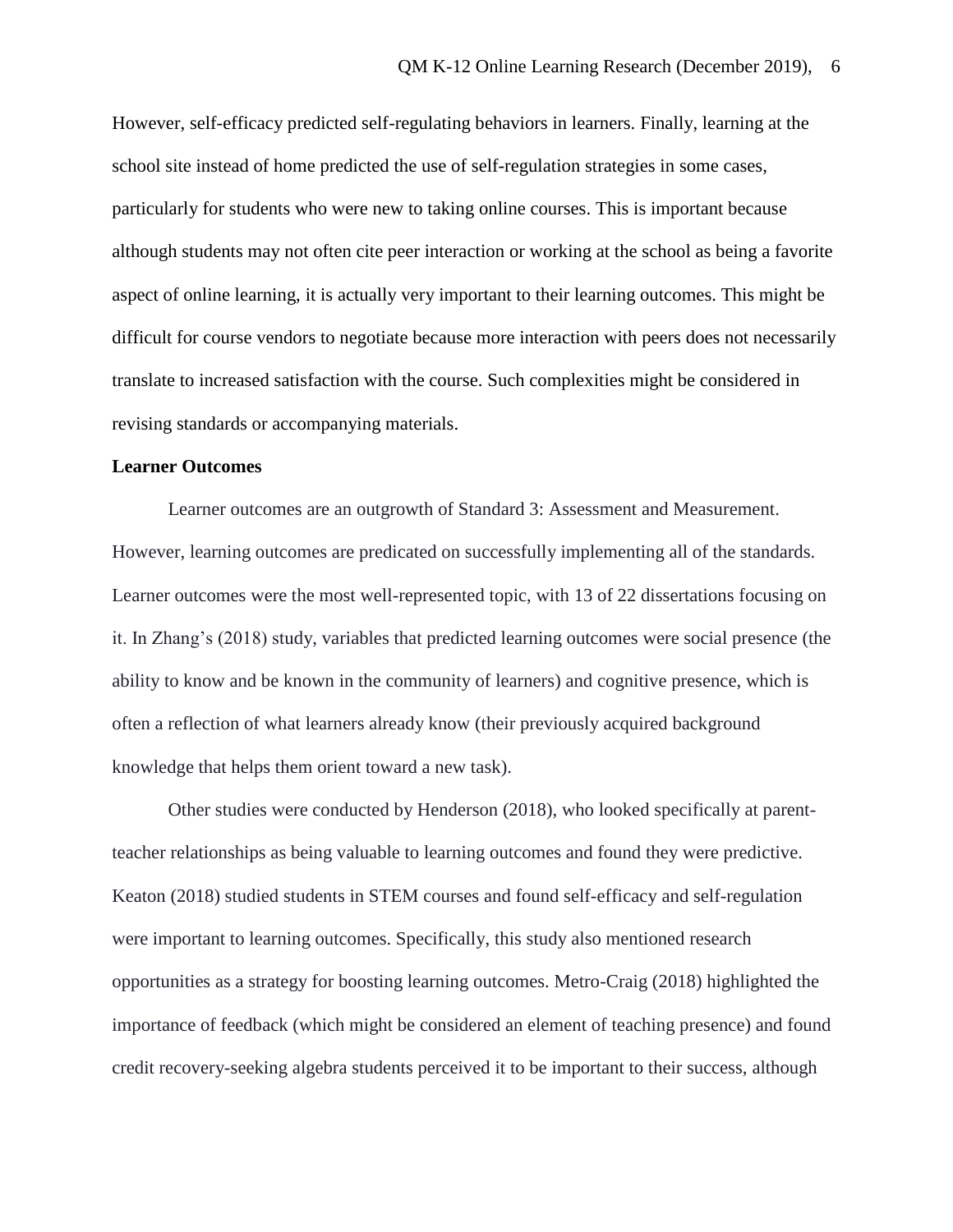Zhang's (2018) work said teaching presence was not predictive of learner outcome but, rather, of self-regulation and cognitive presence.

Another set of studies looked at learner outcomes across different technological formats. These included a comparison between blended and online learners in a credit recovery course (Packer, 2018). The findings showed *no difference* between the learning outcomes of both groups.

In addition, Squires (2018) measured whether the use of Universal Design for Learning supports predicted positive learning outcomes, and it did not. However, learners in the study did report enjoying the features. This is another instance where strategies that satisfied learners online are not necessarily the ones that helped them learn best. Finally, Taylor (2018), Townsend (2018), and Ward (2018) all looked at demographic characteristics and found what previous research has found—namely that students from higher socioeconomic backgrounds who are white are more likely to have positive learning outcomes than other students. That said, it may be easier for students from the socioculturally advantaged backgrounds to engage with, understand, and access support for course materials as a result of historical privilege-allocating practices that extend beyond the online course or school context. Taking a strong stand about the need to have materials that are critically engaging for students across sociocultural boundaries might be useful for improving the standards.

#### **Stakeholder Experiences**

The stakeholder experience is perhaps best captured by Standard 8: Accessibility and Usability; although, experience is often considered a squishy concept in rubric and assessment development. Ten of the 22 dissertations captured data and analyzed it with reference to stakeholder experiences. In these studies, learners reported wanting and enjoying more support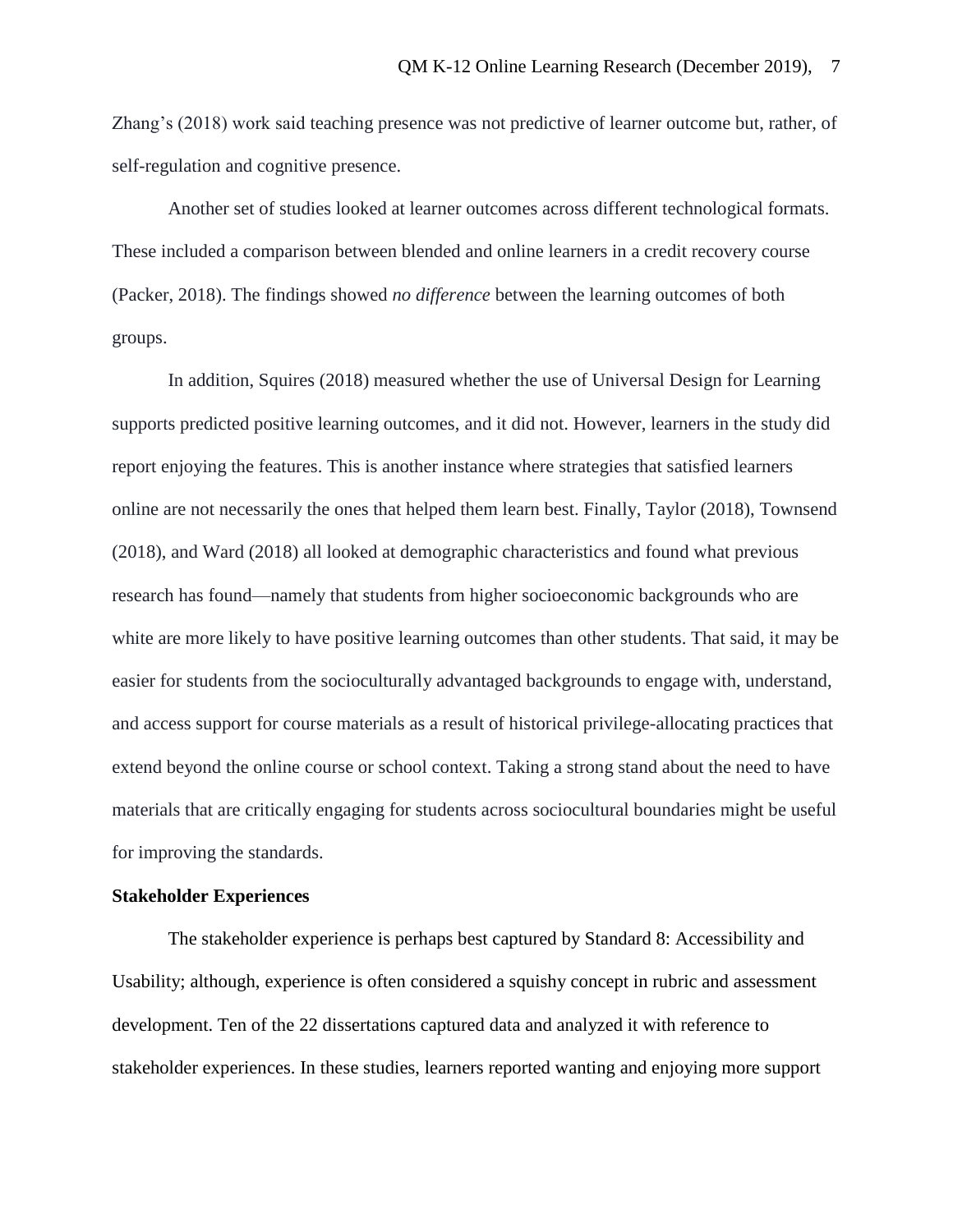from the course materials, particularly in the form of engaging activities and from adult mentors such as teachers and parents (Bradley, 2018; Diliberti, 2018; Keaton, 2018; Henderson, 2018; Lewis, 2018; Massey, 2018; Metro Craig, 2018).

Teacher perspectives were also documented in two studies. In Virgil Womble's (2018) work, communication was documented as an important instructional strategy for all stakeholders. Townsend (2018) also interviewed teachers and found that they struggled to educate African American children online as well as their peers.

One particularly noteworthy study was a policy analysis of Ohio's charter schools (Churchwright, 2018). In the dissertation, Churchwright spoke from the perspective of a state officer who found that policy was wholly inadequate to address the needs of learners with disabilities in online learning, particularly in regard to the Least Restrictive Environment provision of the Individuals with Disabilities in Education Act (2004). The implication of Churchwright's (2018) work on course design is that learner interaction (Standard 5) must be used strategically to provide students with disabilities access to their peers. This comes alongside Zhang's (2018) finding on the predictive power of social presence.

Finally, virtual school leaders offered perceptions of online learning (Tabor; 2018; Weiss, 2018). These leaders were by far the most optimistic of any stakeholders about online learning's potential. In both studies, they showed a marked preference for deregulation and permission to innovate.

## **Teacher Quality and Support**

Three of 22 dissertations documented the need for teacher quality (Churchwright, 2018; Diliberti, 2018; Massey, 2018). These studies highlighted the need for teachers to understand the needs of diverse students and make modifications when necessary. This need might conflict to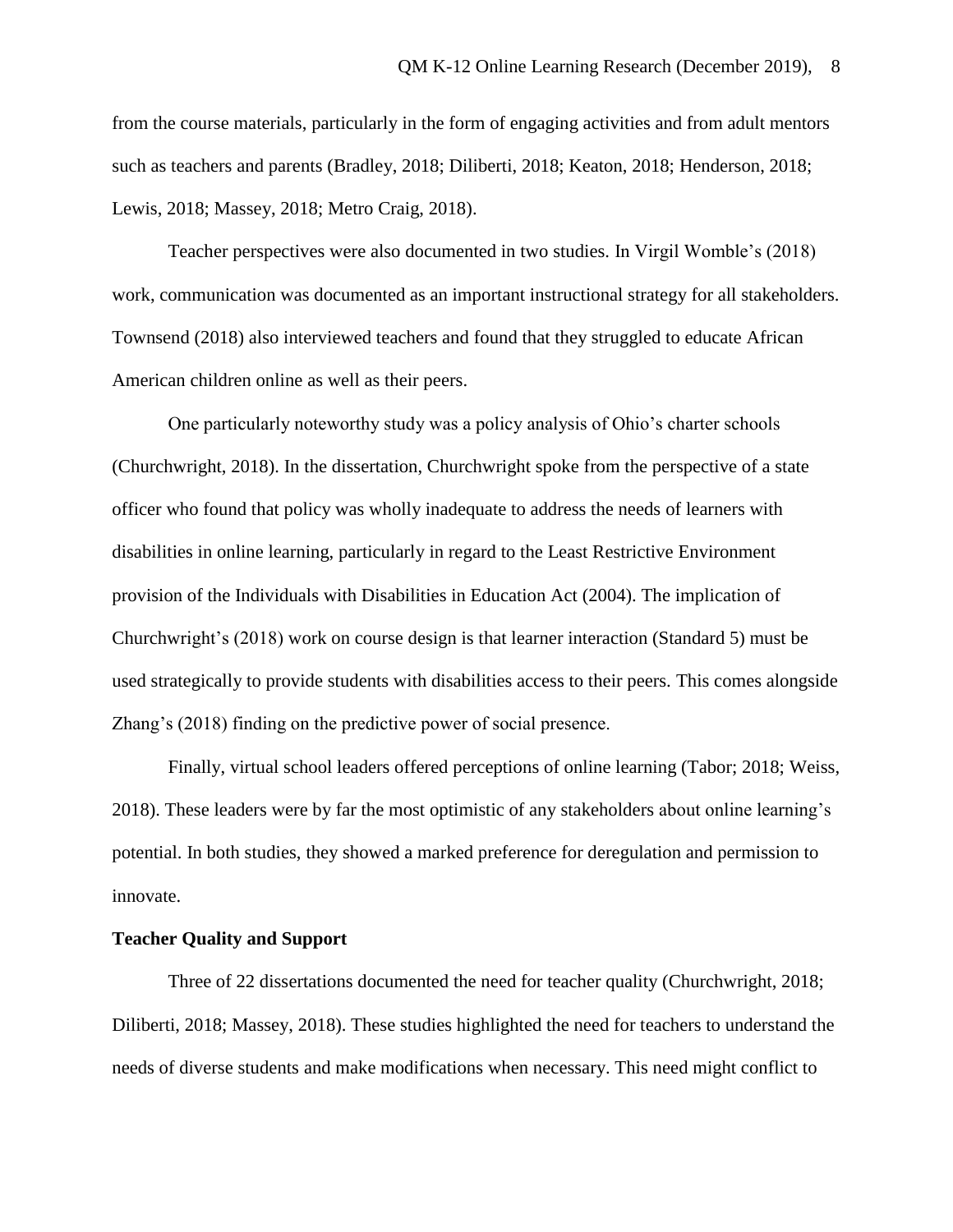some degree with traditional notions of best practices in course design where the course is finalized before it is taught. Even in instructor support in Standard 7, the current language reflects strong orientation toward technological support and maneuverability in the course material is mostly for helping young learners with technological issues find workarounds. There is actually little in the standards addressing what teachers must do to make optimal use of course materials designed for learners. This might be a potential area for revision as well. Other educators besides teachers might also be included in this thinking, and design features might be enabled in a course to optimize all the personnel in a virtual course who might interact with a child.

#### **Discussion and Suggestions for Future Work**

Of the ideas mentioned in this report, the need to focus more on the multiple users of the course in its design is an important one. The dissertations here alongside scholars like (Evmanova, 2018; Mize, Park, & Moore, 2018; Rice, 2018) who have published work in course design suggest that the multiple stakeholders *who are also course users* do not have sufficient representation in the QM Standards. For example, Squires' (2018) study of Universal Design for Learning and supports embedded in courses should have been a big success, but it was not. Instead, the findings of the study bring into focus the fact that it is impossible to offer every application, every learning format, every text that might pertain to a course objective. One must choose. In fact, the person choosing is a course designer who may have little interaction with teachers who teach the course or students who take the courses. Further, course designers almost assuredly have no interaction with parents or other on-site mentors. Yet, such an understanding about users is important to solid course design (Rice, 2018). When making such choices, it is important to consider who the learners might be and regularly obtain multiple kinds of feedback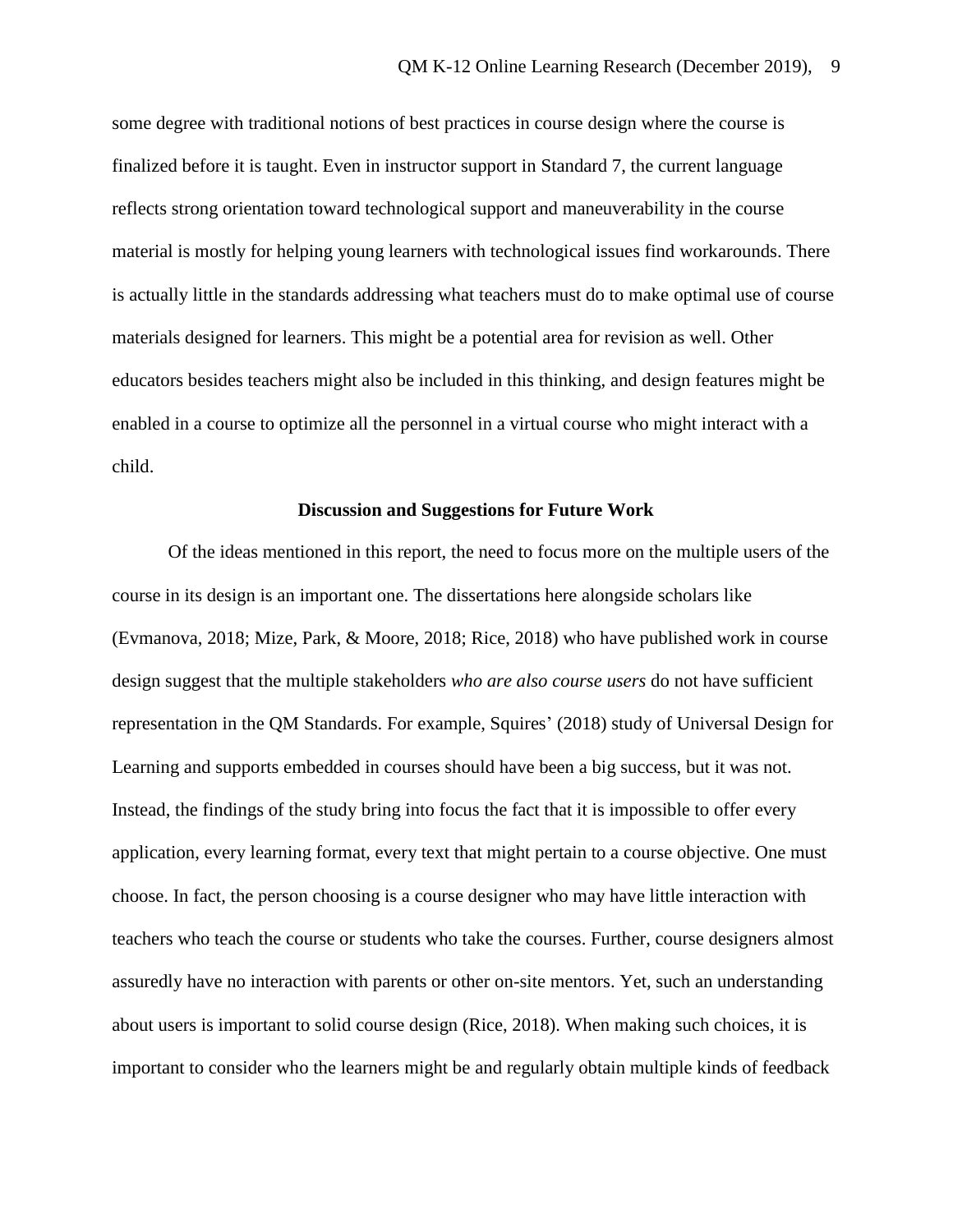about the materials. These data might include self-reports of what people enjoyed, but they must also include data about what was effective for learning.

Finally, the research findings that students from all backgrounds are not succeeding across all demographic groups should bring pause. Being a successful K-12 online learner should not require that one be a particular race or ethnicity or belong to a certain socioeconomic class. Course design might help with this by ensuring that activities are as free from cultural bias as possible and that Standard 8 is a foregrounding standard, rather than an add-on set of considerations at the end.

There are a number of promising new technologies published in journals in 2018 that might help, as well. These tools range from fairly new and innovative tools, such as virtual or augmented reality (Cakmak & Sirakaya, 2018; O'Connor, 2018), game-based learning (Wang, Xing, & Laffey, 2018), and educational reconstruction (Kersting, Henriksen, Bøe, & Angell, 2018) to technologies with longer histories such as web conferences (Downing & Dyment, 2018; Rehn, Maor, McConney, 2018) and project-based learning (Lokey-Vega, Williamson, & Bondeson, 2018). Each of these studies is enthusiastic about the promise for the use of these tools. However, credit recovery students in some studies have reported a preference for short activities with videos followed by straightforward questions about comprehension. Thus, different tools have the potential for impacting student learning when applied thoughtfully within learning contexts—whether that context was a virtual school, a virtual program in a traditional school, or a teacher preparation program.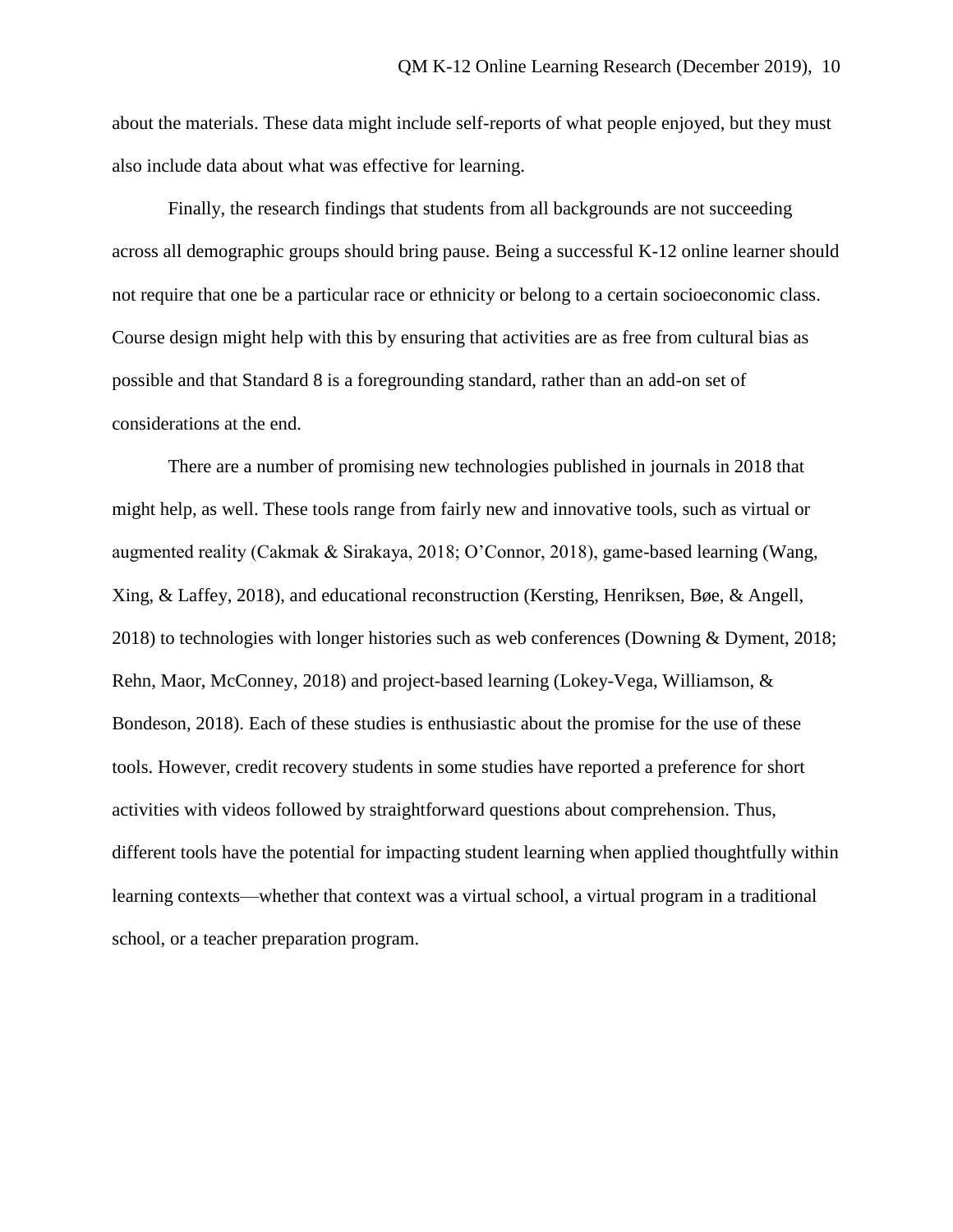| <b>Reference Information</b>                                                                                                                                                                                                                                                        | <b>Findings</b>                                                                                                                                                                                                                                                                                                                                                                                           | <b>Grade level</b> | <b>Course type</b>           | Population                                                   |
|-------------------------------------------------------------------------------------------------------------------------------------------------------------------------------------------------------------------------------------------------------------------------------------|-----------------------------------------------------------------------------------------------------------------------------------------------------------------------------------------------------------------------------------------------------------------------------------------------------------------------------------------------------------------------------------------------------------|--------------------|------------------------------|--------------------------------------------------------------|
| Barry, L. (2018). The effects of a teacher<br>feedback intervention in a virtual school<br>setting. (Doctoral dissertation, University of<br>Pittsburgh)                                                                                                                            | Although there was an increase in the quality of<br>feedback provided by teachers in the virtual<br>education setting, there was no evidence of a<br>functional relationship between increasing the<br>quality of teacher feedback and increasing the<br>active engagement of students with disabilities in<br>the virtual education setting.                                                             | high school        | biology,<br>physics,<br>math | general<br>education and<br>special<br>education<br>teachers |
| Boyd, A. (2018). Perceived parent<br>involvement and a technology-enabled<br>workbook intervention effect analysis on<br>summer learning loss for 6th and 7th grade<br>students attending a Pennsylvania K-12<br>virtual school (Doctoral dissertation,<br>George Mason University) | Students completed a workbook intervention<br>designed to minimize summer learning loss. While<br>not statistically significant, pre-test<br>scores/intervention explained a small amount of<br>variance in summer slide above and beyond<br>parental involvement, and the additional effect of<br>perceived parental involvement and the<br>intervention explained a variance in summer slide.           | middle<br>school   | math                         | parents and<br>students                                      |
| Bradley, T. A. (2018). Middle school<br>students' experiences in an online problem-<br>based learning environment. (Doctoral<br>dissertation, Walden University)                                                                                                                    | Students who were motivated to learn and engaged<br>in the learning process were more successful in the<br>program.                                                                                                                                                                                                                                                                                       | middle<br>school   | no specific                  | no specific                                                  |
| Churchwright, K. K. (2018). Policy<br>autopsy: A failure of regulatory oversight to<br>ensure Least Restrictive Environment in<br>Ohio's Electronic Charter Schools<br>(Doctoral dissertation, Miami University)                                                                    | The researcher contends that (a) the layered<br>policies that govern Least Restrictive Environment<br>and Ohio e-schools do not align, (b) these policies<br>may be irreconcilable, and (c) the current practice<br>of policy implementation on the issue represents<br>an abdication of state responsibility for<br>educational governance, including policy<br>enforcement and reporting to the public. | $K-12$             | no specific                  | no specific                                                  |

## **Appendix A: Dissertation Information**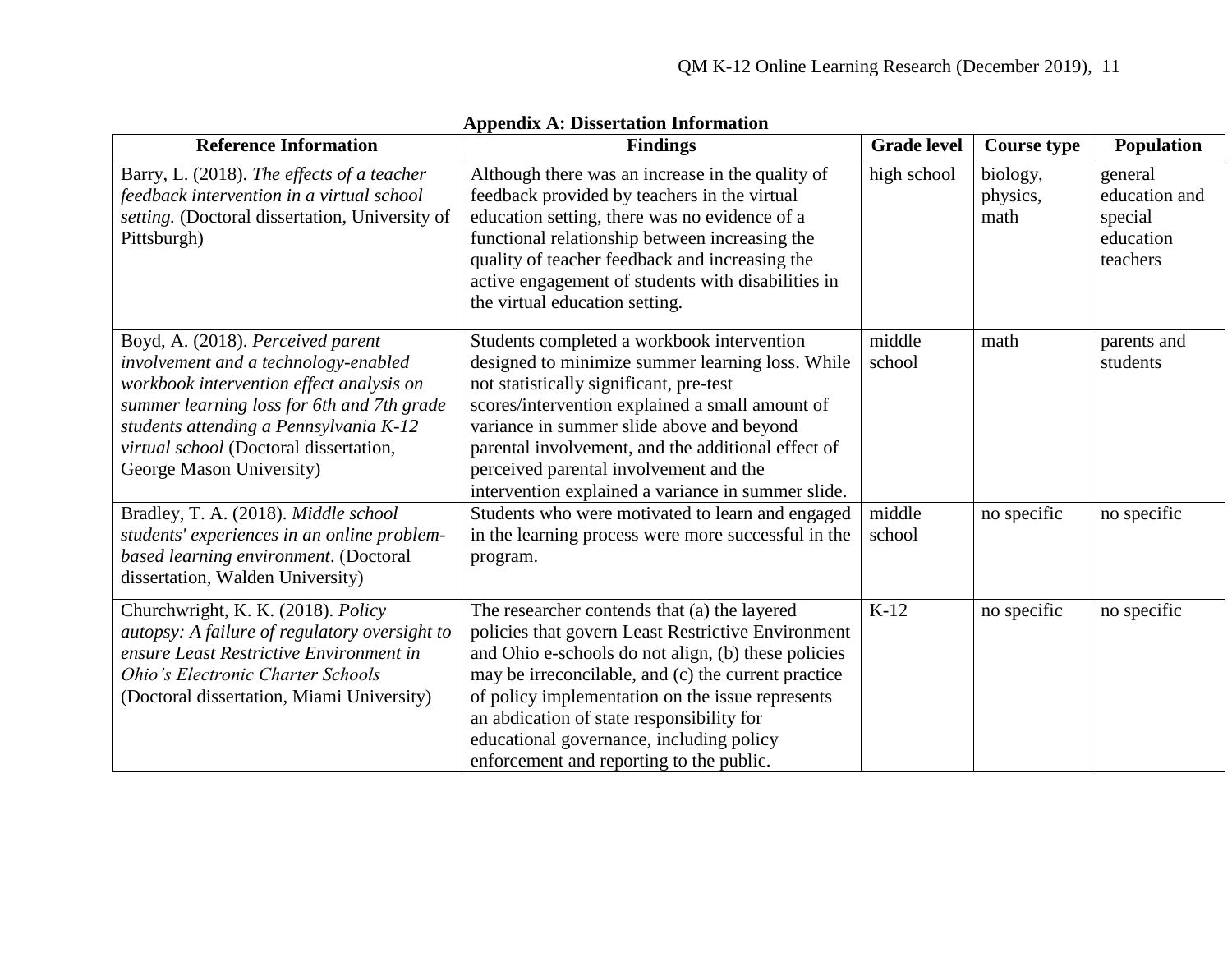| Diliberti, R. K. (2018). Assessing quality:   | Teachers perceived that most (39 out of 43)           | $K-12$      | no specific | teachers      |
|-----------------------------------------------|-------------------------------------------------------|-------------|-------------|---------------|
| Teachers' perceptions of state virtual school | quality indicators were present to at least a         |             |             |               |
| courses (Doctoral dissertation, Oakland       | reasonable degree in most state virtual school        |             |             |               |
| University)                                   | courses. Quality indicators less likely to be present |             |             |               |
|                                               | included proctored tests and exams, student-          |             |             |               |
|                                               | student interaction, direct instruction, and items    |             |             |               |
|                                               | related to continuous improvement. Teachers did       |             |             |               |
|                                               | not perceive that all assignments/activities and      |             |             |               |
|                                               | assessments in some courses were aligned to the       |             |             |               |
|                                               | learning objectives. Teachers perceived online        |             |             |               |
|                                               | assessments and teachers' responsibilities to be      |             |             |               |
|                                               | most related to student outcomes in state virtual     |             |             |               |
|                                               | school courses. Indicators with the greatest          |             |             |               |
|                                               | number of recommendations related to course           |             |             |               |
|                                               | assignments/activities, continuous improvement,       |             |             |               |
|                                               | course interaction, and assessments.                  |             |             |               |
| Douds, T. (2018). The predictive              | Participants included a nonrandom sample of 49        | high school | no specific | students who  |
| relationship between student engagement       | students from two public high schools. The            |             |             | need credit   |
| scores and pass/fail rates of a credit        | students completed the Motivation and                 |             |             | recovery      |
| recovery course among high school students    | Engagement Scale – High School (MES-HS)               |             |             |               |
| (Doctoral dissertation, Liberty University)   | survey comprised of 44 questions, which measured      |             |             |               |
|                                               | student motivation and engagement. Results            |             |             |               |
|                                               | indicated student engagement was a predictor of a     |             |             |               |
|                                               | student's academic success. Suggestions for further   |             |             |               |
|                                               | research were included.                               |             |             |               |
| Henderson, T. (2018). Parent-Teacher          | The quality of the parent-teacher relationship did    | $K-12$      | no specific | parents of K- |
| Relationships in cyber charter schools:       | have predictive effect related to student             |             |             | 12 children   |
| see Investigating the quality of the parent-  | achievement. Parental perception of the parent-       |             |             |               |
| teacher relationship and its impact on        | teacher relationship, opportunity for parent          |             |             |               |
| student achievement (Doctoral dissertation,   | involvement, parent efficacy, and time for parental   |             |             |               |
| Duquesne University)                          | involvement were assessed.                            |             |             |               |
|                                               |                                                       |             |             |               |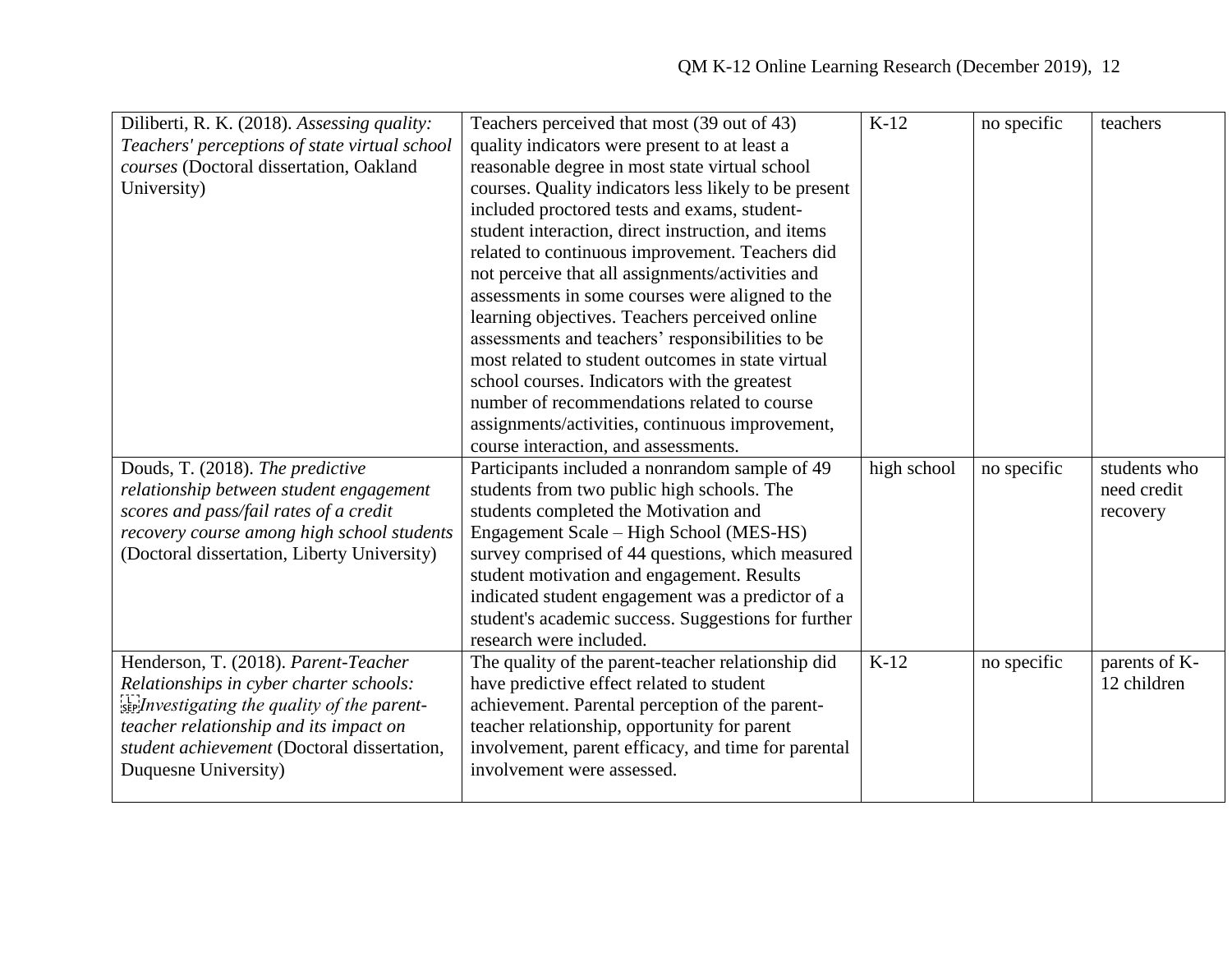| Keaton, W. G. (2018). Examining the<br>academic and extracurricular experiences<br>and behaviors of high school students in<br>online STEM courses (Doctoral dissertation,<br>George Mason University)                       | This study used teacher ratings, school data, and<br>student interviews to investigate the perceptions<br>students in online STEM courses have of their past<br>and current educational experiences. Areas<br>important to success in online STEM courses were<br>self-efficacy, self-regulation, rigor, and research<br>opportunities.                                                                                                                                                                                                                                                                                                     | high school            | <b>STEM</b><br>courses | general<br>education<br>students and<br>general<br>education<br>teachers     |
|------------------------------------------------------------------------------------------------------------------------------------------------------------------------------------------------------------------------------|---------------------------------------------------------------------------------------------------------------------------------------------------------------------------------------------------------------------------------------------------------------------------------------------------------------------------------------------------------------------------------------------------------------------------------------------------------------------------------------------------------------------------------------------------------------------------------------------------------------------------------------------|------------------------|------------------------|------------------------------------------------------------------------------|
| Kish, P. M. (2018). The virtual school<br>teacher evaluation process (Doctoral<br>dissertation, Kent State University)                                                                                                       | Virtual school leaders indicated that teachers were<br>usually evaluated in online settings using<br>asynchronous tools and documents, but some are<br>evaluated synchronously.                                                                                                                                                                                                                                                                                                                                                                                                                                                             | $K-12$                 | no specific            | virtual school<br>leaders                                                    |
| Lewis, D. (2018). Secondary student<br>experiences with mandatory enrollment in<br>North Carolina Virtual Public School<br>courses: A hermeneutical<br>phenomenological study (Doctoral<br>dissertation, Liberty University) | Student levels of internet self-efficacy are not a<br>strong determinant as to whether their experiences<br>will be wholly positive or negative nor is their<br>acclimation to technology a determining factor for<br>how a student might perceive online learning.<br>Students revealed concerns regarding presence of<br>the online instructor as well as perceived support.<br>Students acknowledged favorable perceived value<br>of the required, school-based course facilitator. In<br>addition, students noted increased dependency on<br>various learning strategies in order to successfully<br>perform in their assigned courses. | secondary<br>education | no specific            | general<br>education<br>students<br>participating in<br>mandatory<br>courses |
| Massey, D. A. (2018). Teacher's<br>implementation of engaging activities in<br>online high school courses (Doctoral<br>dissertation, Walden University)                                                                      | Teachers' motivation to implement activities was<br>positively influenced by autonomy, competence of<br>content knowledge, and relationships. Motivation<br>was negatively influenced by a lack of competence<br>in technical skills in the online environment.                                                                                                                                                                                                                                                                                                                                                                             | high school            | no specific            | general<br>education<br>teachers                                             |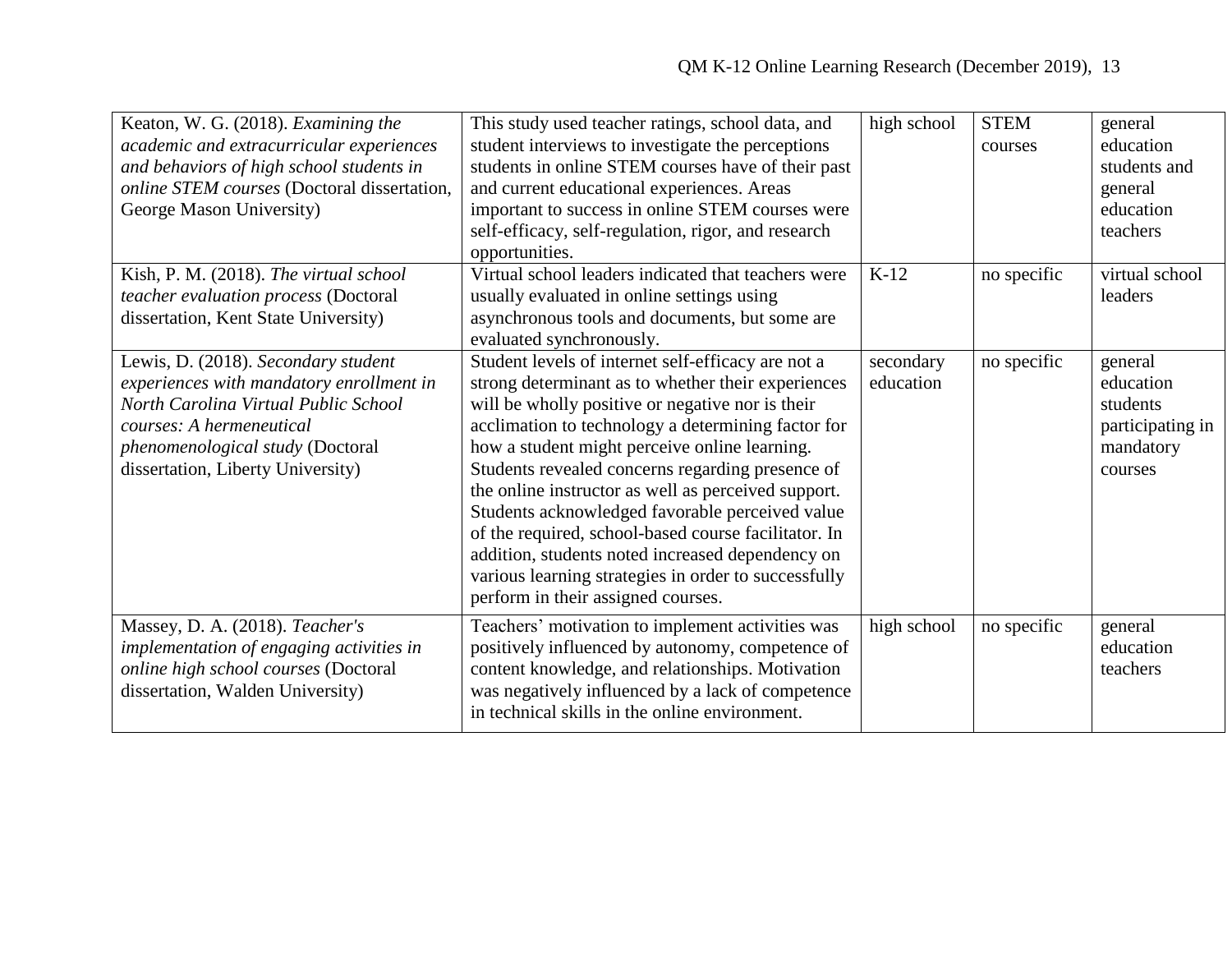| Metro-Craig, K. S. (2018). A case study<br>exploring at-risk high school students'<br>perceptions of interactive feedback and<br>supports in online Algebra I credit recovery<br>(Doctoral dissertation, Northcentral<br>University)         | Although students perceived they were<br>independent and prepared for an online algebra<br>credit recovery course, having course supports,<br>opportunities to receive feedback, and a teacher<br>for both social emotional and academic support<br>throughout the entire course was perceived to have<br>a significant impact on their performance.                                                                                           | high school | Algebra I                                | students who<br>needed credit<br>recovery |
|----------------------------------------------------------------------------------------------------------------------------------------------------------------------------------------------------------------------------------------------|------------------------------------------------------------------------------------------------------------------------------------------------------------------------------------------------------------------------------------------------------------------------------------------------------------------------------------------------------------------------------------------------------------------------------------------------|-------------|------------------------------------------|-------------------------------------------|
| Obodai, J. L. (2018). A quantitative<br>correlational study relating synchronous<br>instruction to student engagement and<br>course pass rates of 11th and 12th grade<br>online students (Doctoral dissertation,<br>Northcentral University) | There was a positive correlation between<br>synchronous instruction and participation, course<br>completion, and course pass rates, but overall<br>significance was not found.                                                                                                                                                                                                                                                                 | high school | English,<br>math,<br>science,<br>history | no specific                               |
| Packer, S. K. (2018). A comparison study of<br>high school math student performance and<br>perceptions between blended and online<br>learning (Doctoral dissertation, Texas<br>A&M University-Commerce)                                      | A quasi-experimental pre and posttest study with<br>additional student surveys was to determine<br>whether the blended or online learning setting was<br>the most effective approach of technology use in<br>high school math credit recovery courses.<br>Difference in percent scores between the<br>prescriptive and cumulative tests and between the<br>two environments were discussed and<br>recommendations offered for future research. | high school | math                                     | students who<br>needed credit<br>recovery |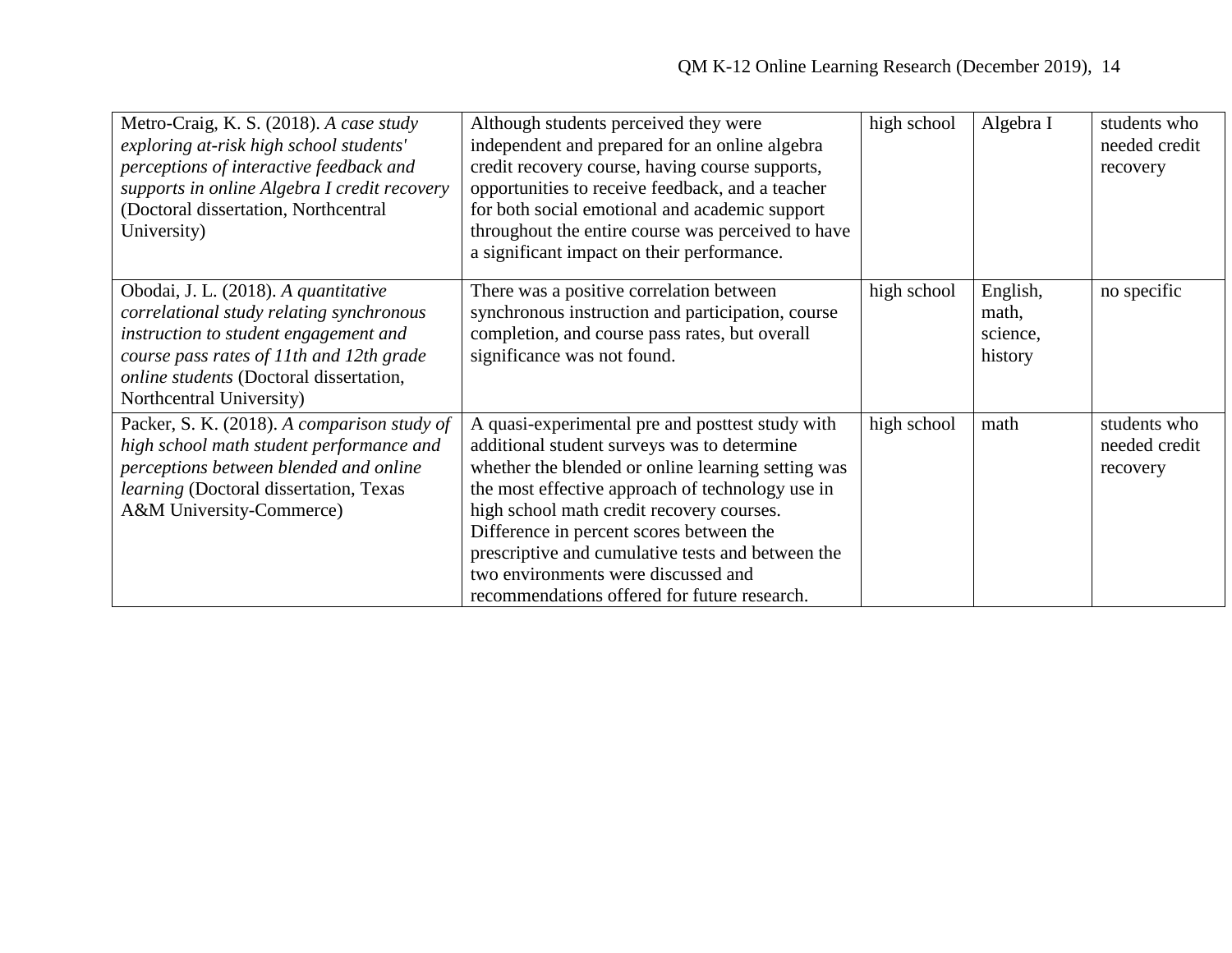| Squires, R. I. (2018). Universal Design for | The null hypothesis could not be rejected. Mean       | high school | English | students who |
|---------------------------------------------|-------------------------------------------------------|-------------|---------|--------------|
| Learning in online credit recovery: Do      | score gain differences on pre-test, post-test scores  |             |         | need credit  |
| course features impact achievement?         | were not statistically significant or important       |             |         | recovery     |
| (Doctoral dissertation, University of       | across control and treatment groups. Course grade     |             |         |              |
| Montana)                                    | and final grade data also did not demonstrate a       |             |         |              |
|                                             | statistically significant or important difference in  |             |         |              |
|                                             | achievement across the groups. Passing rates were     |             |         |              |
|                                             | higher in the treatment group than the control        |             |         |              |
|                                             | group (9% based on enrollment numbers and 5%)         |             |         |              |
|                                             | for individuals). Results from the open-ended         |             |         |              |
|                                             | survey questions and qualitative interviews           |             |         |              |
|                                             | revealed three key themes: (1) appreciation of the    |             |         |              |
|                                             | mastery assignment options, (2) the importance of     |             |         |              |
|                                             | instructor/course mentor support, and (3) the initial |             |         |              |
|                                             | time commitment of working with the new               |             |         |              |
|                                             | assignment type for the instructor. Results           |             |         |              |
|                                             | indicated that an incremental approach to             |             |         |              |
|                                             | including UDL course features did not result in a     |             |         |              |
|                                             | statistically significant impact on student           |             |         |              |
|                                             | achievement.                                          |             |         |              |
|                                             |                                                       |             |         |              |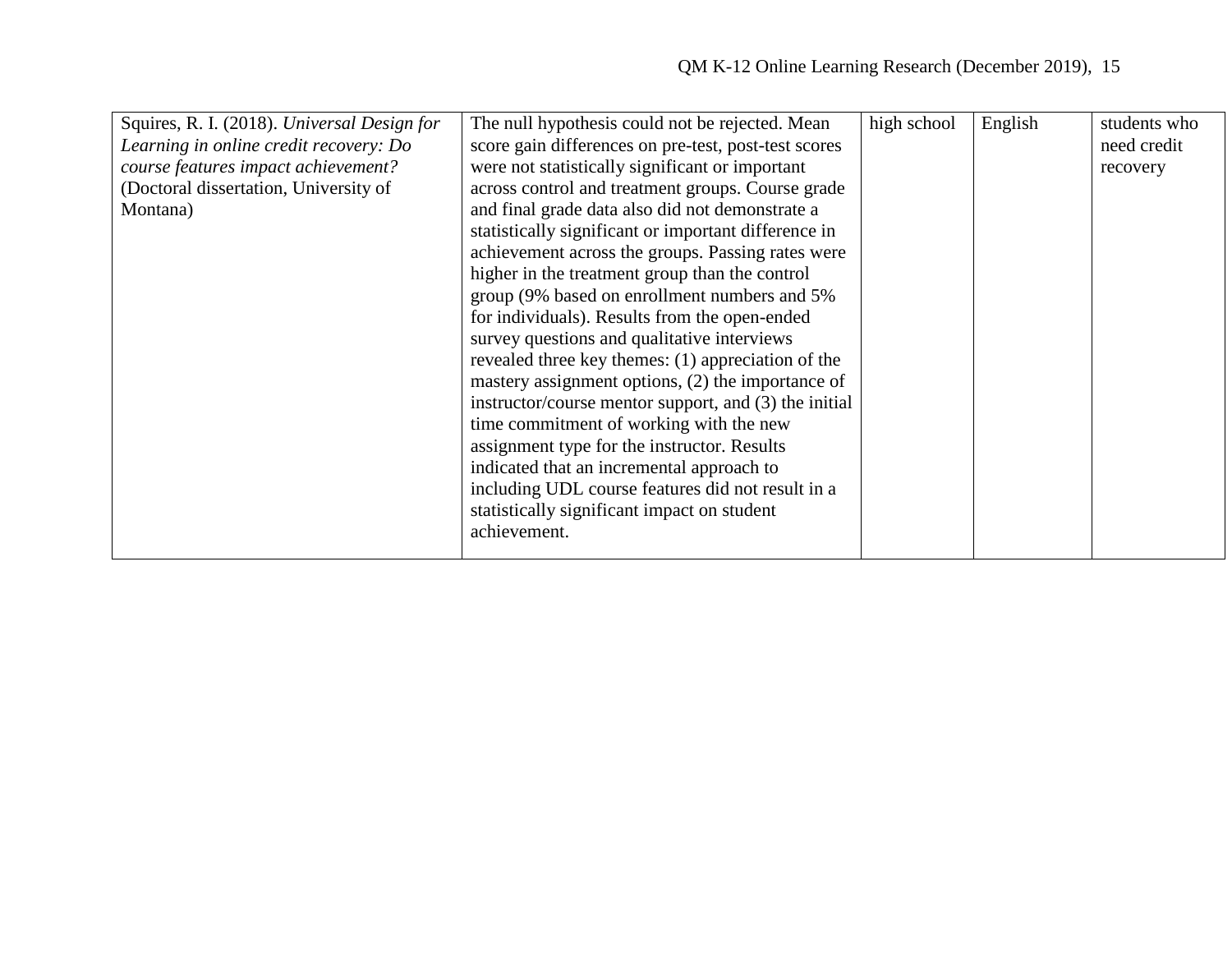| Tabor, J. W. (2018). Effective online<br>learning: An examination of online summer<br>school curriculum at a suburban Texas high<br>school (Doctoral dissertation, Texas A&M<br>University)                                                                                                   | All stakeholders believed the online learning<br>method could be effective, for many students but<br>not all, when engaging students. Student<br>engagement varied by lessons, but most were<br>engaged in their coursework an average of eight<br>minutes. No matter what levels of engagement, all<br>received credit for their work with scores between<br>90-100. Using post-interview data, most students<br>found the work to be simple and easy. The lessons<br>that engaged students were short, usually included<br>videos and some level of questioning to make sure<br>the student focused on the lesson. Self-regulation | middle<br>school<br>high school | no specific | students who<br>need credit<br>recovery                                         |
|-----------------------------------------------------------------------------------------------------------------------------------------------------------------------------------------------------------------------------------------------------------------------------------------------|--------------------------------------------------------------------------------------------------------------------------------------------------------------------------------------------------------------------------------------------------------------------------------------------------------------------------------------------------------------------------------------------------------------------------------------------------------------------------------------------------------------------------------------------------------------------------------------------------------------------------------------|---------------------------------|-------------|---------------------------------------------------------------------------------|
| Taylor, L. R. (2018). A correlational study<br>of student demographic characteristics,<br>academic achievement, and virtual course<br>completion for high school students<br>enrolled in a virtual school program in<br>southeast Texas (Doctoral dissertation,<br>Lamar University-Beaumont) | was a barrier for many students.<br>There was a statistically significant relationship<br>between students with higher academic<br>achievement and demographics for students in<br>higher grades, males, high GPA, and course<br>completion. Recommendations for future research<br>include the collection of data from multiple school<br>sites, a more diverse student population, and a<br>change in how the variables were measured using<br>archival data.                                                                                                                                                                      | high school                     | no specific | no specific                                                                     |
| Townsend, T. H. (2018). Academic hustle:<br>Teaching African American students in<br>online educational environments (Doctoral<br>dissertation, Indiana State University)                                                                                                                     | Teachers liked the flexibility to adapt strategies or<br>assign different parts of the course. However, they<br>also perceived that the permanence of racism had<br>followed African American students to the online<br>setting and some displayed deficit orientations to<br>students.                                                                                                                                                                                                                                                                                                                                              | $K-12$                          | no specific | current and<br>former virtual<br>teachers of<br>African<br>American<br>students |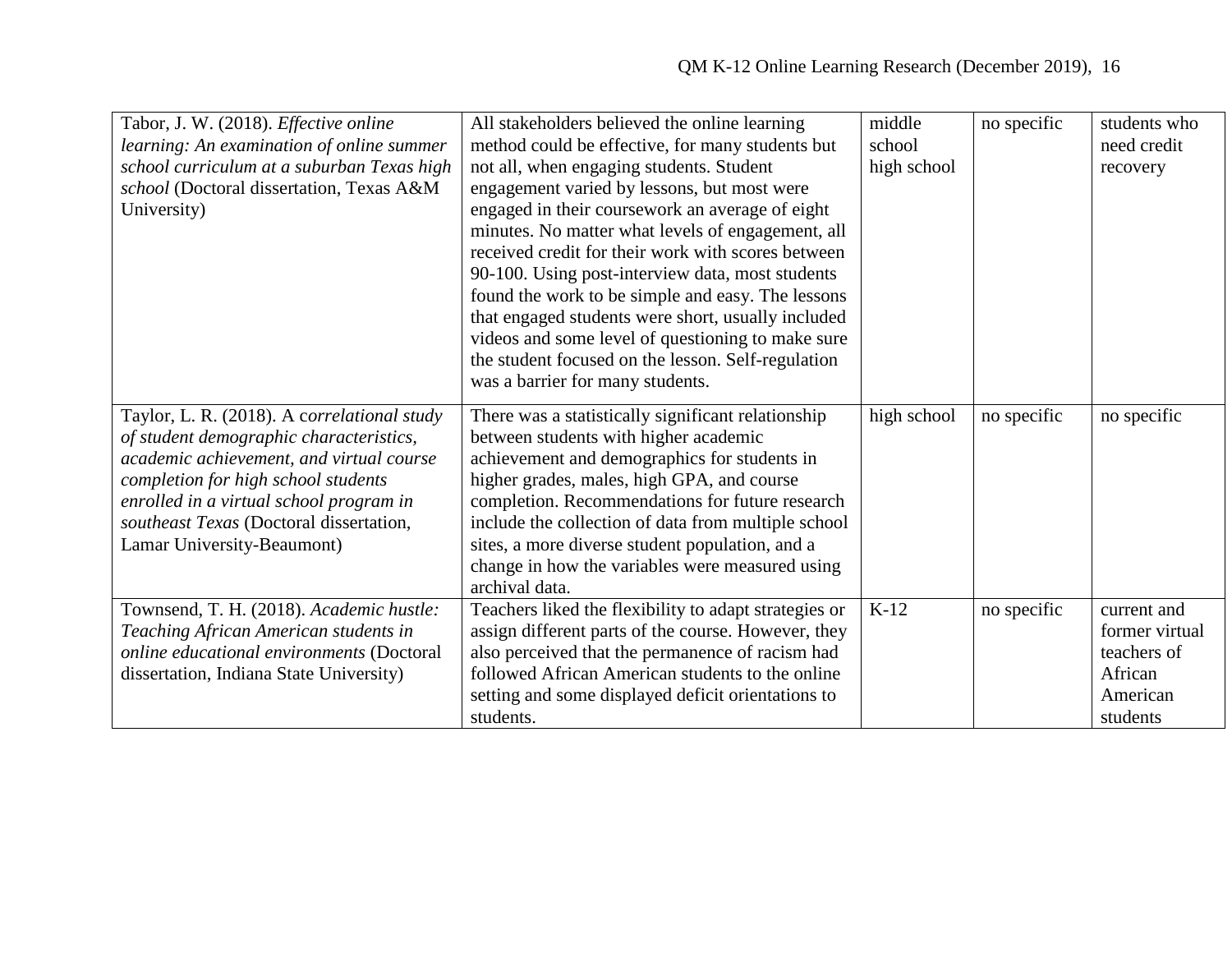| Vigil Womble, L. (2018). Instructional<br>strategies and processes secondary online<br>teachers utilize to engage students<br>(Doctoral dissertation, Capella University)                                                               | Communication with all stakeholders in online<br>learning was necessary, incorporating<br>constructivist activities was imperative, and<br>accountability on behalf of both students and<br>teachers was crucial.                                                                                                                                        | $K-12$      | no specific | no specific               |
|-----------------------------------------------------------------------------------------------------------------------------------------------------------------------------------------------------------------------------------------|----------------------------------------------------------------------------------------------------------------------------------------------------------------------------------------------------------------------------------------------------------------------------------------------------------------------------------------------------------|-------------|-------------|---------------------------|
| Ward, J. L. (2018). The relationship of<br>student demographic and academic<br>characteristics on students' success in high<br>school online courses (Doctoral<br>dissertation, Mississippi State University)                           | (a) Students with high GPAs, (b) upper-grade level<br>high school students, (c) female students, and (d)<br>students who paid for their lunch were more<br>successful in completing online high school<br>courses.                                                                                                                                       | high school | no specific | no specific               |
| Weiss, E. (2018). Virtual school leaders'<br>experiences and perspectives of the benefits<br>of and barriers to Kindergarten through<br>grade 12 virtual schools in Florida<br>(Doctoral dissertation, Nova Southeastern<br>University) | Six themes emerged from the interviews as<br>findings: educational optimism, pro-innovation<br>bias, strategies of least resistance, fidelity to old-<br>school norms, virtual schools as a public but<br>private schooling niche, and the counterintuitive<br>gauntlet of innovativeness: the legitimacy of<br>virtual schools and stakeholder divides. | $K-12$      | no specific | virtual school<br>leaders |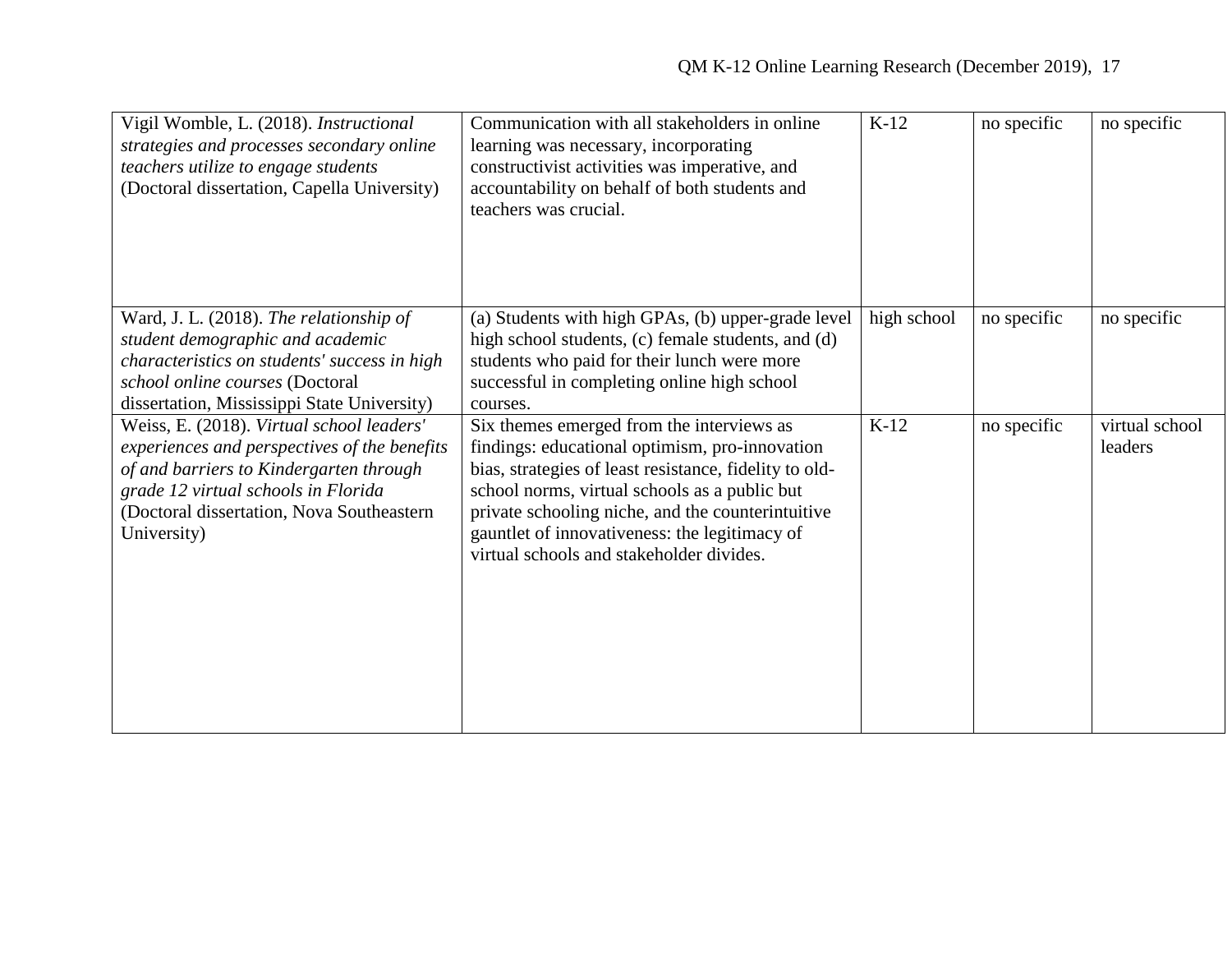| Zhang, Y. (2018). The effects of community | Four key findings: First, in contrast to Shea and       | high school | foreign       | no specific |
|--------------------------------------------|---------------------------------------------------------|-------------|---------------|-------------|
| of inquiry, learning presence, and mentor  | Bidjerano's (2010) model, this study found a            |             | languages,    |             |
| presence on learning outcomes: A revised   | significant relationship between teaching presence      |             | science,      |             |
| community of inquiry model for K-12 online | and SRL and a non-significant relationship              |             | social        |             |
| learners (Doctoral dissertation. Michigan  | between teaching presence and self-efficacy.            |             | sciences, and |             |
| State University)                          | Second, because learning under the supervision of       |             | English       |             |
|                                            | a mentor is a unique feature to K-12 online             |             |               |             |
|                                            | learning, mentor presence significantly predicted       |             |               |             |
|                                            | students' use of self-regulated learning strategies.    |             |               |             |
|                                            | Third, when using the revised framework to              |             |               |             |
|                                            | predict learning outcomes (i.e., satisfaction,          |             |               |             |
|                                            | perceived progress, final grade), the hypothesized      |             |               |             |
|                                            | model containing CoI and SRL can be related to          |             |               |             |
|                                            | learning outcomes, thus answering previous              |             |               |             |
|                                            | scholars' calls for a realistic integration of learning |             |               |             |
|                                            | presence and learning outcomes into the CoI             |             |               |             |
|                                            | framework. And fourth, based on a comparison of         |             |               |             |
|                                            | two groups of students with different primary           |             |               |             |
|                                            | online learning locations (i.e., at-home vs. at-        |             |               |             |
|                                            | school), at-school students showed significantly        |             |               |             |
|                                            | less feelings of isolation, higher ability in           |             |               |             |
|                                            | generating curiosity once the online learning starts,   |             |               |             |
|                                            | higher perceptions on mentor's practice as a            |             |               |             |
|                                            | problem solver, and higher goal-setting and help-       |             |               |             |
|                                            | seeking strategies than those whose primary online      |             |               |             |
|                                            | learning location is at home.                           |             |               |             |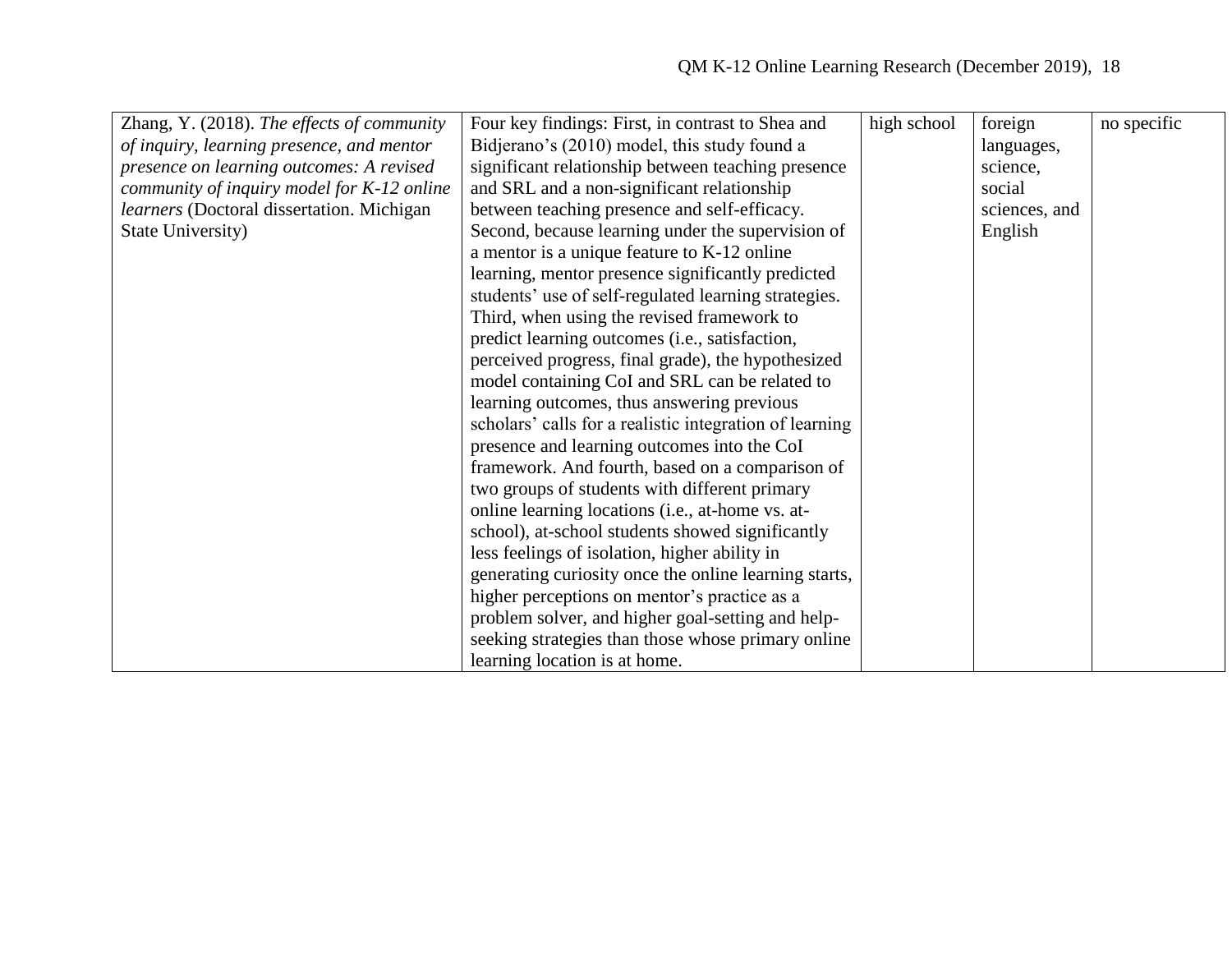## **References**

- Cakmak, E. K., & Sirakaya, M. (2018). The effect of augmented reality use on achievement, misconception and course engagement. *Contemporary Educational Technology, 9*(3), 297-314.
- Downing, J., & Dyment, J. E. (2018). Online initial teacher education students' perceptions of using web conferences to support professional conversations. *Australian Journal of Teacher Education, 43*(4), 68-91.
- Evmenova, A. (2018). Preparing teachers to use Universal Design for Learning to support diverse learners. *Journal of Online Learning Research, 4(*2), 147-171.
- Kersting, M., Henriksen, E. K., Bøe, M. V., & Angell, C. (2018). General relativity in upper secondary school: Design and evaluation of an online learning environment using the model of educational reconstruction. *Physical Review Physics Education Research, 14,* 1- 18.
- Lokey-Vega, A., Williamson, J., & Bondeson, K. (2018). A lesson structure and an instructional design model for project-based online learning. *Journal of Online Learning Research, 4*(3), 327-345.
- Mize, M. K., Park, Y., & Moore, T. (2018). Computer‐assisted vocabulary instruction for students with disabilities: Evidence from an effect size analysis of single‐subject experimental design studies. *Journal of Computer Assisted Learning*, *34*(6), 641-651.
- O'Connor, E. A. (2018). Developing community and building knowledge online using a virtual reality environment and student-created videos. *Journal of Educational Technology Systems, 46(*3), 343-362.
- Rehn, N., Maor, D., & McConney, A. (2018). The specific skills required of teachers who deliver K-12 distance education courses by synchronous videoconference: Implications for training and professional development. *Technology, Pedagogy & Education, 27*(4), 417–429.
- Rice, M. F., & Deshler, D. D. (2018). Too many words, too little support: Vocabulary instruction in online earth science courses, *International Journal of Web-Based Learning and Teaching Technologies*, *13*(2), 46-61.
- Rice, M. (2018). Supporting literacy with accessibility: Virtual school course designers' accessibility planning for students with disabilities. *Online Learning, 22*(4), 161-179.
- Rice, M., & Dykman, B. (2018). The emerging research base for online learning and students with disabilities. In R. Ferdig and K. Kennedy (Eds.) *Handbook of research on K-12 online and blended learning* (pp. 189-206)*.* Pittsburgh, PA: ETC Press.